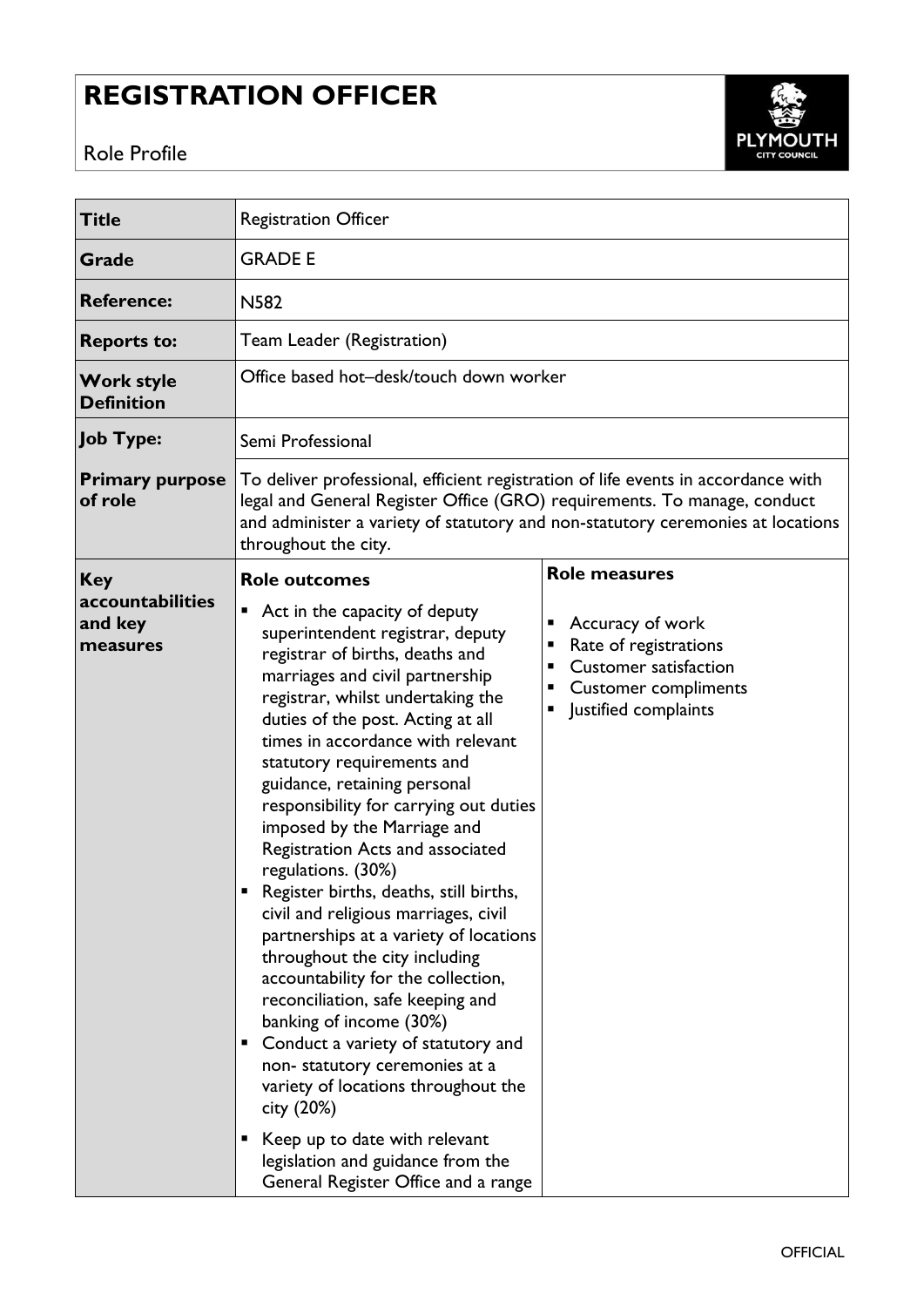## PLYMOUTH CITY COUNCIL

|                       | of national and local governmental<br>bodies (20%)                                                     |  |
|-----------------------|--------------------------------------------------------------------------------------------------------|--|
| <b>Key activities</b> | Undertake registrations of births, deaths and stillbirths from qualified<br>п                          |  |
|                       | informants within statutory time limits. To complete re-registrations,                                 |  |
|                       | preparing and issuing the relevant documentation. To attest declarations of                            |  |
|                       | births, stillbirths, deaths and re- registrations occurring outside the                                |  |
|                       | registration district and ensure dispatch of relevant documentation to the                             |  |
|                       | appropriate districts. (20%)                                                                           |  |
|                       | To requisition qualified informants who default on their legal obligations<br>п                        |  |
|                       | to register a birth. Requisition next of kin or qualified informant on their                           |  |
|                       | legal obligations to complete death registrations. Responsible for the                                 |  |
|                       | decision to refer deaths to the coroner. (7%)                                                          |  |
|                       | To record data protected, confidential information on the Government<br>٠                              |  |
|                       | Tell Us Once Service (5%)                                                                              |  |
|                       | To take notices of marriage and civil partnership. Issue authorities for<br>п                          |  |
|                       | marriage for use in this country and foreign jurisdictions. Issue schedules                            |  |
|                       | for civil partnerships. (15%)                                                                          |  |
|                       | To conduct statutory and non-statutory ceremonies throughout the city,<br>п                            |  |
|                       | and be responsible for decision making on whether a ceremony should                                    |  |
|                       | take place balancing the expectation of the parties with their capability to                           |  |
|                       | undertake a legal ceremony on the day. This also requires the physical                                 |  |
|                       | ability to carry and transport registers on occasions to venues that are                               |  |
|                       | difficult to access. Conducting ceremonies can involve standing for                                    |  |
|                       | periods of approximately 3 hours at a time. (5%)                                                       |  |
|                       | To register marriages and civil partnerships at approved locations<br>п                                |  |
|                       | throughout the city (5%)<br>To carry out certification for worship, licensing for the solemnisation of |  |
|                       | marriages, appointment of authorised persons, clergy returns and taking                                |  |
|                       | custody of completed registers from churches and other buildings (5%)                                  |  |
|                       | To be responsible for the opening and closing of the service at the<br>■                               |  |
|                       | Register Office or satellite offices as required and act as office supervisor                          |  |
|                       | in the absence of the Service Manager or Team Leaders (5%)                                             |  |
|                       | In the absence of the Service Manager and Team Leaders be responsible<br>п                             |  |
|                       | for Registration team staffing and management (5%)                                                     |  |
|                       | To account for and bank registration income (3%)<br>п                                                  |  |
|                       | To deliver nationality checking and associated services in line with Home<br>ш                         |  |
|                       | Office guidance (2%)                                                                                   |  |
|                       | Responsible for identifying training and development and keeping up to<br>■                            |  |
|                       | date with legislation and GRO handbook regulations (3%)                                                |  |
|                       | To maintain professional competency in line with GRO guidance (5%)<br>٠                                |  |
|                       | To advise and guide customers on complex queries relating to all<br>п                                  |  |
|                       | elements of registration using initiative, knowledge and reference to                                  |  |
|                       | the Registrar General's Handbooks (2%)<br>ш                                                            |  |
|                       | To undertake corrections and annotations in current and deposited                                      |  |
|                       | registers. To check quarterly copies of birth, death, still-birth and                                  |  |
|                       | marriage entries within the timeframe and standards set by the                                         |  |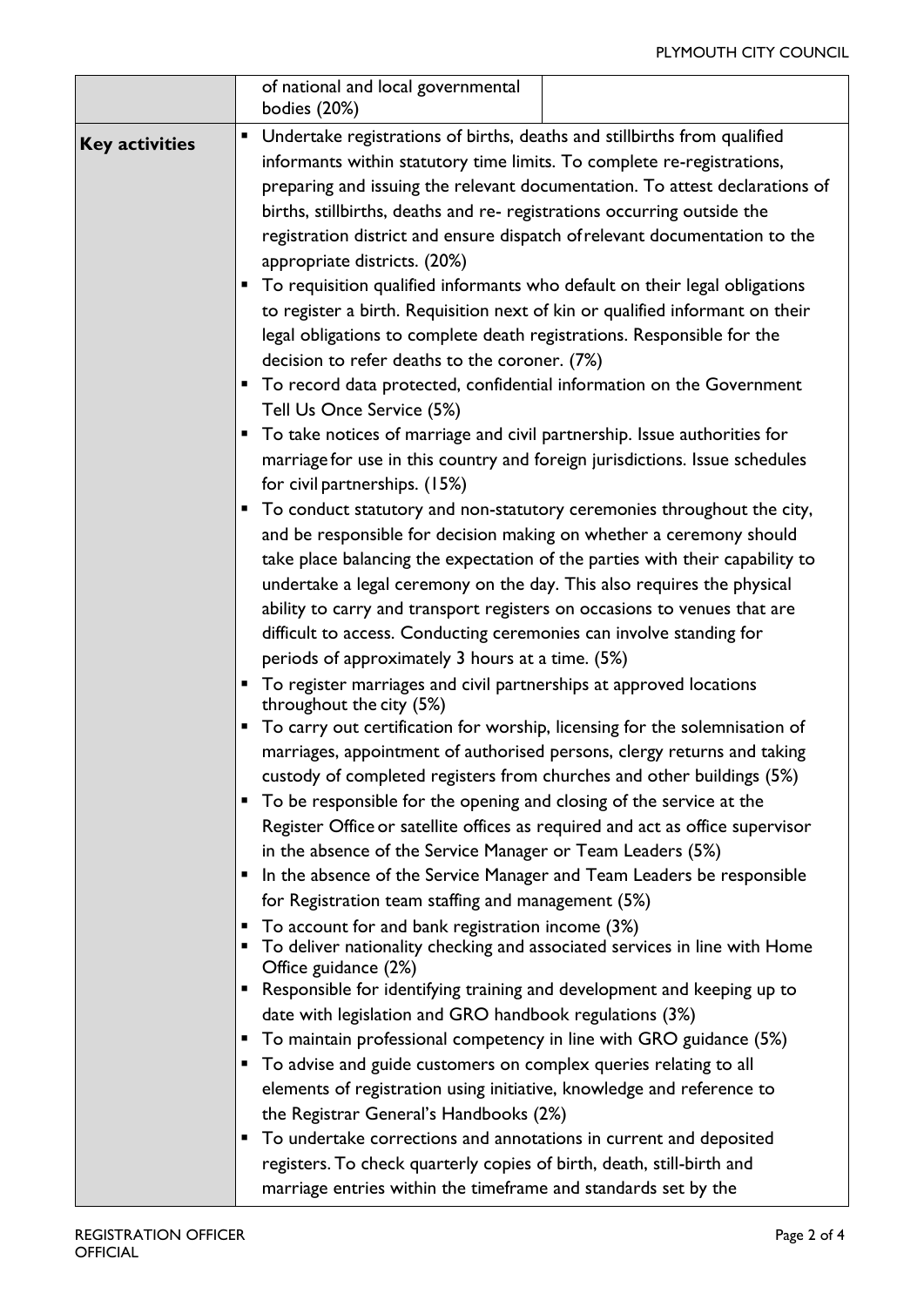|                                                  | General Register Office (5%)<br>To be responsible for the custody and transportation of current registers,<br>ш<br>secure stock, payments, confidential records and documents in and<br>between locations Conduct regular stock checks and maintain the<br>security of valuable stock at all times (2%)<br>To identify any situations where intent may be fraudulent, and promptly<br>٠<br>and sensitively report the circumstances to the Home Office, GRO and<br>other agencies as appropriate (1%)<br>To assist with the administration of IT systems and local procedures (2%)<br>п<br>To promote the registration service and undertake other duties appropriate<br>ш<br>to the grade of the post (2%)<br>On rare occasions, to represent council at court proceedings in cases of<br>fraud, forced or sham marriages (1%) |
|--------------------------------------------------|---------------------------------------------------------------------------------------------------------------------------------------------------------------------------------------------------------------------------------------------------------------------------------------------------------------------------------------------------------------------------------------------------------------------------------------------------------------------------------------------------------------------------------------------------------------------------------------------------------------------------------------------------------------------------------------------------------------------------------------------------------------------------------------------------------------------------------|
| <b>Essential</b><br>qualifications/<br>knowledge | Knowledge and understanding of registration procedures and associated legal<br>frameworks<br>2 GCSEs at grade A-C in English and Maths or equivalent<br>п<br>An understanding of and the ability to provide excellent customer care<br>п<br>Full driving licence and access to a car insured for business purposes in the<br>п<br>event that pool cars are not available                                                                                                                                                                                                                                                                                                                                                                                                                                                        |
| <b>Desirable</b><br>qualifications/<br>knowledge | Formal registration qualification<br>■<br>Nationality checking service accreditation.<br>п<br>Customer care qualification/training<br>■<br>Knowledge, awareness and experience in the appropriate application of the<br>п<br>Data Protection/Confidentiality, Freedom of Information and Equalities<br>legislation                                                                                                                                                                                                                                                                                                                                                                                                                                                                                                              |
| <b>Essential</b><br>experience                   | Demonstrable experience of dealing with customers in challenging situations,<br>п<br>face to face, over the phone and in writing, delivering high quality services.<br>Demonstrable experience of giving professional information, advice and<br>guidance using telephone, written and personal interview techniques.<br>Demonstrable experience of working on own initiative and independently<br>п<br>taking ownership, accountability and responsibility for own actions                                                                                                                                                                                                                                                                                                                                                     |
| <b>Desirable</b><br>experience                   | Experience of using registration service software and knowledge of the<br>■<br>working practices, policies and procedures applicable to the service area<br>Experience of working within a registration service or similar service with a<br>legal framework<br>Experience of public speaking<br>п<br>Experience of providing professional and technical advice                                                                                                                                                                                                                                                                                                                                                                                                                                                                 |
| <b>Essential skills</b>                          | Accurate IT and keyboard skills required to record life events, using multiple<br>п<br>applications at the same time during long periods (2+ hours) of concentrated<br>mental attention<br>Mental agility to swap between registration types<br>Time management skills to ensure appointment times are met and interview<br>п<br>durations are punctual.<br>Excellent Numeracy skills required to accurately calculate and take<br>٠<br>payments, maintain and record accurate accounts.                                                                                                                                                                                                                                                                                                                                        |